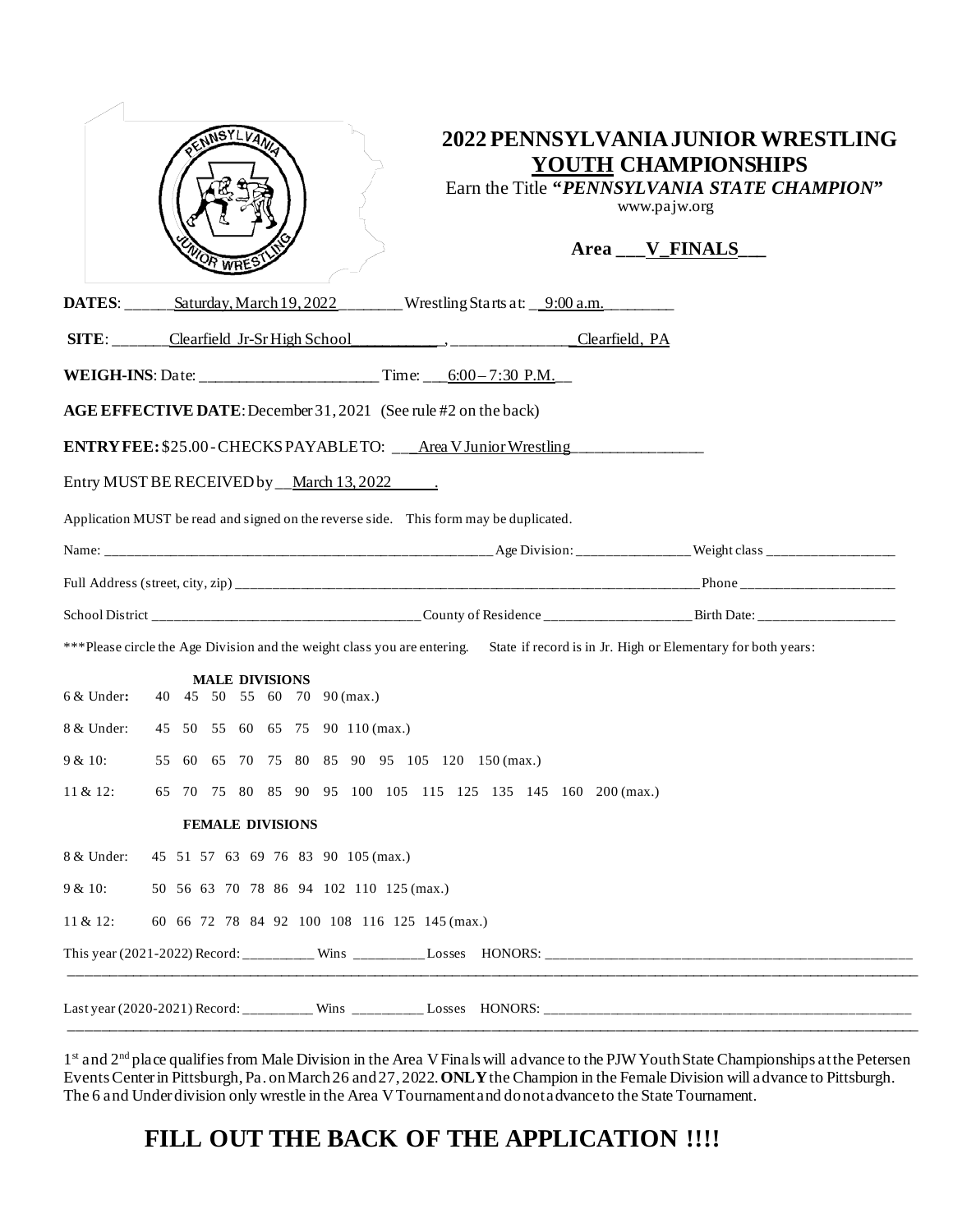- 1. Entry fee covers entry requirements and insurance. Fee is \$25.00.
- 2. A wrestler's age group classification is determined by his/her age on December 31. EXAMPLE: A wrestler's 11th birthday is  $1/1/2022$ . That wrestler competes in the 9 & 10 division.
- 3. P.I.A.A. rules will govern all matches except as follows:
	- A. All bouts will consist of three periods of 2 1 1 minutes. Overtime 1 minute, rideout :30 if needed.
	- B. PLEASE NOTE THAT HEADGEAR IS REQUIRED IN ALL PJW TOURNAMENTS
	- C. PIAA RULE REGARDING THE SECURING OF SHOE LACES IS TO BE ENFORCE IN ALL PJW TOURNAMENTS. LACES MUST BE SECURED TO THE SHOE EITHER BY DOUBLE KNOT, TAPE , OR VELCRO STRIPS.
	- **D. MOUTH GUARDS FOR WRESTLERS WITH BRACES WILL BE REQUIRED AGAIN THIS YEAR !!!**
	- **E. WITH THE ELIMINATION OF THE HAIR LENGTH RULE IF A WRESTLER DESIDES TO STILL WEAR A HEAD COVER IT MUST BE ONE THAT ATTACHES TO THE HEADGEAR.**
- 4. Participants must weigh in at the weight class they have entered. There will be no shifting of weights or substitutions at weigh-in time. Entrants not making weight will be scratched. Weigh-in will be required only once for each tournament.
- 5. A wrestler cannot wrestle outside his/her age group. (A wrestler who cannot make the maximum weight for the heavy weight class in the  $8 & U$  or the  $9 & 10$  age division may move to the appropriate weight class in the next age group. **FEMALES MUST ENTER THE FEMALE DIVISION. (Exception would be any female weighing more than maximum of 145 lbs. may move up to the male division in the appropriate weight class)**
- 6. Any wrestler who is 12 years of age and wrestles on a school's Junior High Team may enter either the Jr. High age division or the Youth division **but not both**.
- 7. 6 & U Wrestlers may wrestle in either the 6 & U division or the 8 & U division, but not both.
- 8. Participants may enter one weight class only.
- 9. The maximum class in each division will include all wrestlers in the age group whose weight is more than the preceding weight class.
- 10.Birth certificates or copies of birth certificates will be required of all Area finalists at the Area Tournament, and for all wrestlers competing in the State Championship Tournament.
- 11.The source of rules governing this tournament will be the P.I.A.A. Rule Book, the Pennsylvania Junior Wrestling Rules Booklet, and the Area Rules that apply to the operation of the qualifying tournament.
- 12. Only fulltime residents of Pennsylvania may enter the Pennsylvania Junior Wrestling tournaments.
- 13. Counties eligible in Area V are: Cameron, Clarion, Clearfield, Elk, Jefferson, McKean, & Potter.
- 14. **ALL CONTESTANTS AND THEIR PARENT OR GUARDIAN MUST SIGN THE LIABILITY WAIVER AND CODE OF CONDUCT FORM !!! KEEP IT ATTACHED TO THE APPLICATION.**
- 15. DO NOT SEND APPLICATION TO THE AREA CHAIRMAN !!!